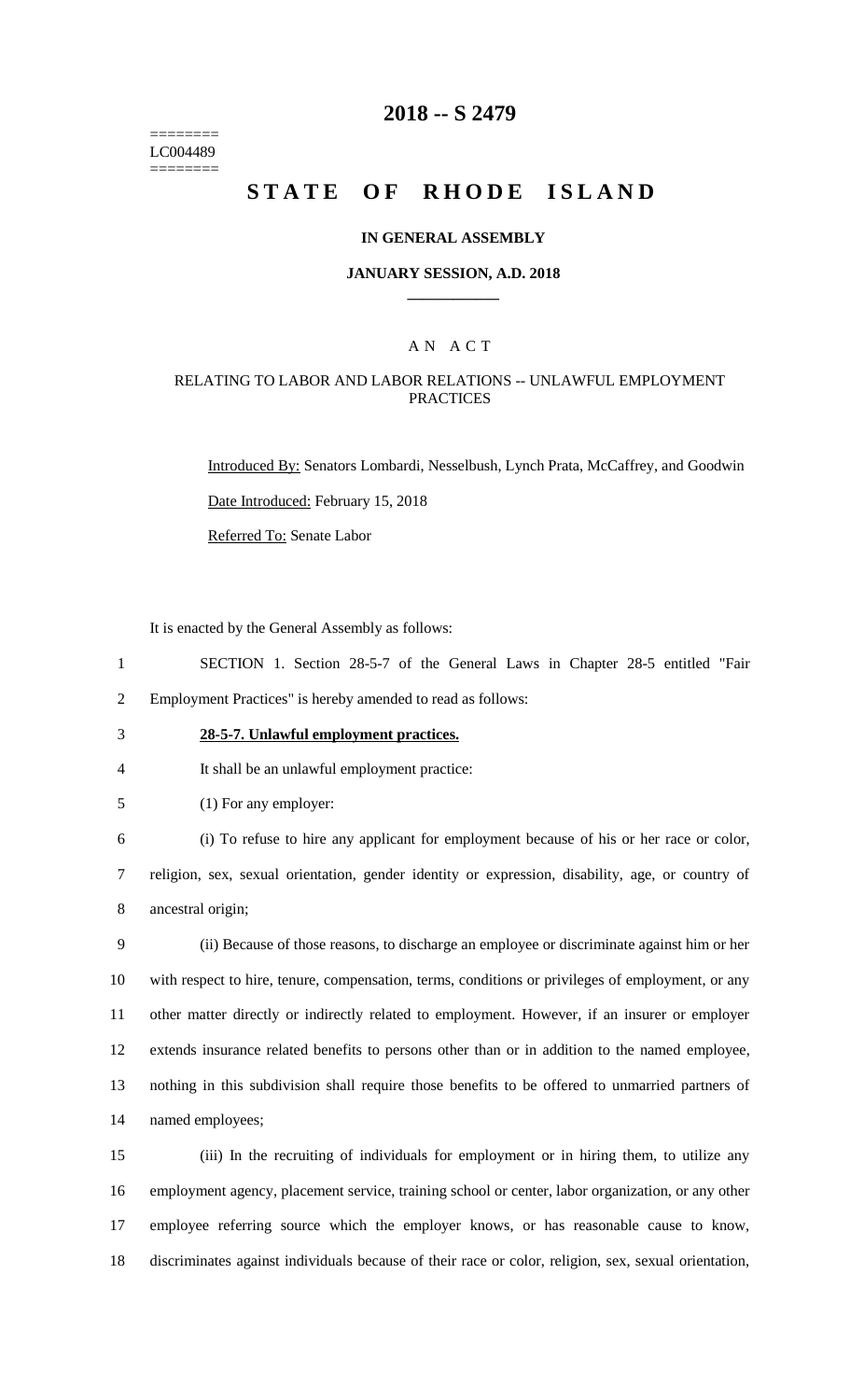gender identity or expression, disability, age, or country of ancestral origin;

 (iv) To refuse to reasonably accommodate an employee's or prospective employee's disability unless the employer can demonstrate that the accommodation would pose a hardship on the employer's program, enterprise, or business; or

 (v) When an employee has presented to the employer an internal complaint alleging harassment in the workplace on the basis of race or color, religion, sex, disability, age, sexual orientation, gender identity or expression, or country of ancestral origin, to refuse to disclose in a timely manner in writing to that employee the disposition of the complaint, including a description of any action taken in resolution of the complaint; provided, however, no other personnel information shall be disclosed to the complainant.

 (2) (i) For any employment agency to fail or refuse to properly classify or refer for employment or otherwise discriminate against any individual because of his or her race or color, religion, sex, sexual orientation, gender identity or expression, disability, age, or country of ancestral origin; or

 (ii) For any employment agency, placement service, training school or center, labor organization, or any other employee referring source to comply with an employer's request for the referral of job applicants if the request indicates either directly or indirectly that the employer will not afford full and equal employment opportunities to individuals regardless of their race or color, religion, sex, sexual orientation, gender identity or expression, disability, age, or country of ancestral origin;

(3) For any labor organization:

 (i) To deny full and equal membership rights to any applicant for membership because of his or her race or color, religion, sex, sexual orientation, gender identity or expression, disability, age, or country of ancestral origin;

 (ii) Because of those reasons, to deny a member full and equal membership rights, expel him or her from membership, or otherwise discriminate in any manner against him or her with respect to his or her hire, tenure, compensation, terms, conditions or privileges of employment, or any other matter directly or indirectly related to membership or employment, whether or not authorized or required by the constitution or bylaws of the labor organization or by a collective labor agreement or other contract;

 (iii) To fail or refuse to classify properly or refer for employment, or otherwise to discriminate against any member because of his or her race or color, religion, sex, sexual orientation, gender identity or expression, disability, age, or country of ancestral origin; or

(iv) To refuse to reasonably accommodate a member's or prospective member's disability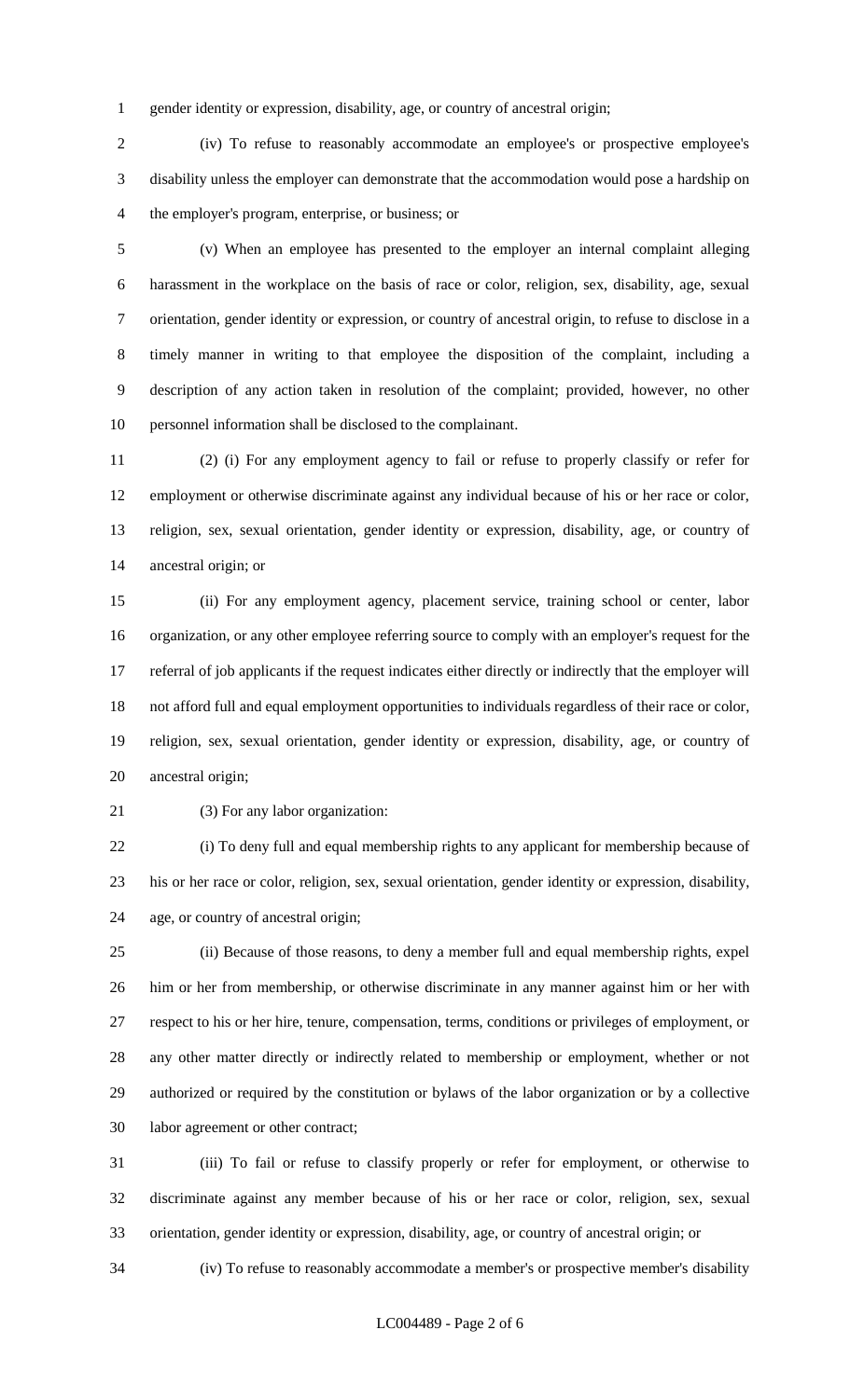unless the labor organization can demonstrate that the accommodation would pose a hardship on the labor organization's program, enterprise, or business;

 (4) Except where based on a bona fide occupational qualification certified by the commission or where necessary to comply with any federal mandated affirmative action programs, for any employer or employment agency, labor organization, placement service, training school or center, or any other employee referring source, prior to employment or admission to membership of any individual, to:

 (i) Elicit or attempt to elicit any information directly or indirectly pertaining to his or her race or color, religion, sex, sexual orientation, gender identity or expression, disability, age, or country of ancestral origin;

 (ii) Make or keep a record of his or her race or color, religion, sex, sexual orientation, gender identity or expression, disability, age, or country of ancestral origin;

 (iii) Use any form of application for employment, or personnel or membership blank containing questions or entries directly or indirectly pertaining to race or color, religion, sex, sexual orientation, gender identity or expression, disability, age, or country of ancestral origin;

 (iv) Print or publish or cause to be printed or published any notice or advertisement relating to employment or membership indicating any preference, limitation, specification, or discrimination based upon race or color, religion, sex, sexual orientation, gender identity or expression, disability, age, or country of ancestral origin; or

 (v) Establish, announce, or follow a policy of denying or limiting, through a quota system or otherwise, employment or membership opportunities of any group because of the race or color, religion, sex, sexual orientation, gender identity or expression, disability, age, or country of ancestral origin of that group;

 (5) For any employer or employment agency, labor organization, placement service, training school or center, or any other employee referring source to discriminate in any manner against any individual because he or she has opposed any practice forbidden by this chapter, or because he or she has made a charge, testified, or assisted in any manner in any investigation, proceeding, or hearing under this chapter;

 (6) For any person, whether or not an employer, employment agency, labor organization, or employee, to directly or indirectly commit any act declared by this section to be an unlawful 31 employment practice, or to aid, abet, incite, compel, or coerce the doing of any act declared by 32 this section to be an unlawful employment practice, it being the legislative intent that individuals may be held personally liable for such conduct, including, but not limited to, individual 34 employees of employers; or to obstruct or prevent any person from complying with the provisions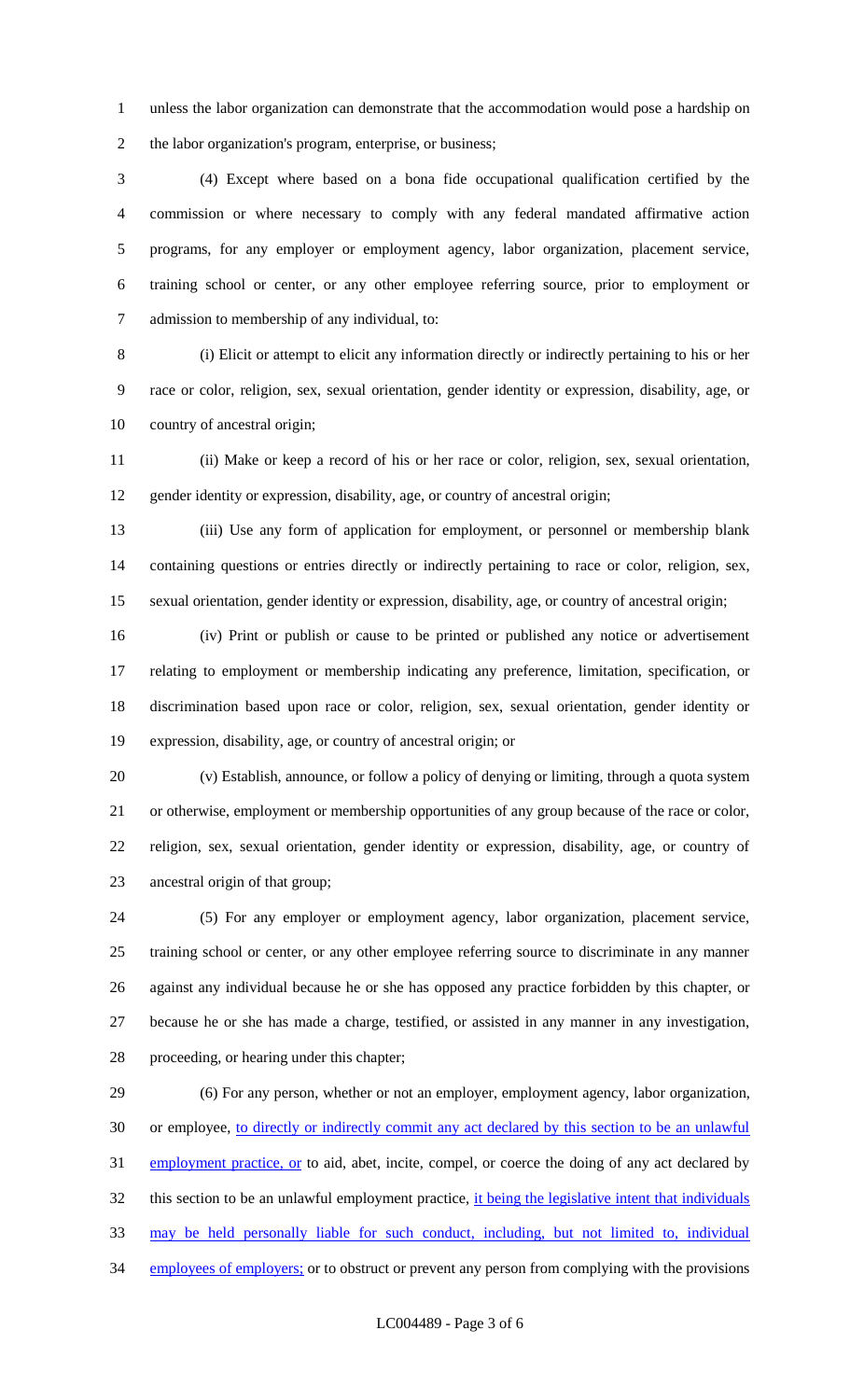of this chapter or any order issued pursuant to this chapter, or to attempt directly or indirectly to commit any act declared by this section to be an unlawful employment practice;

 (7) For any employer to include on any application for employment, except applications for law enforcement agency positions or positions related to law enforcement agencies, a question inquiring or to otherwise inquire either orally or in writing whether the applicant has ever been arrested, charged with or convicted of any crime; provided, that:

 (i) If a federal or state law or regulation creates a mandatory or presumptive disqualification from employment based on a person's conviction of one or more specified criminal offenses, an employer may include a question or otherwise inquire whether the applicant has ever been convicted of any of those offenses; or

 (ii) If a standard fidelity bond or an equivalent bond is required for the position for which the applicant is seeking employment and his or her conviction of one or more specified criminal offenses would disqualify the applicant from obtaining such a bond, an employer may include a question or otherwise inquire whether the applicant has ever been convicted of any of those offenses; and

 (iii) Notwithstanding, any employer may ask an applicant for information about his or her criminal convictions at the first interview or thereafter, in accordance with all applicable state and federal laws.

 (8) (i) For any person who, on June 7, 1988, is providing either by direct payment or by 20 making contributions to a fringe benefit fund or insurance program, benefits in violation with §§ 28-5-6, 28-5-7 and 28-5-38, until the expiration of a period of one year from June 7, 1988 or if there is an applicable collective bargaining agreement in effect on June 7, 1988, until the termination of that agreement, in order to come into compliance with §§ 28-5-6, 28-5-7 and 28-5- 38, to reduce the benefits or the compensation provided any employee on June 7, 1988, either directly or by failing to provide sufficient contributions to a fringe benefit fund or insurance program.

 (ii) Where the costs of these benefits on June 7, 1988 are apportioned between employers and employees, the payments or contributions required to comply with §§ 28-5-6, 28-5-7 and 28- 5-38 may be made by employers and employees in the same proportion.

 (iii) Nothing in this section shall prevent the readjustment of benefits or compensation for reasons unrelated to compliance with §§ 28-5-6, 28-5-7 and 28-5-38.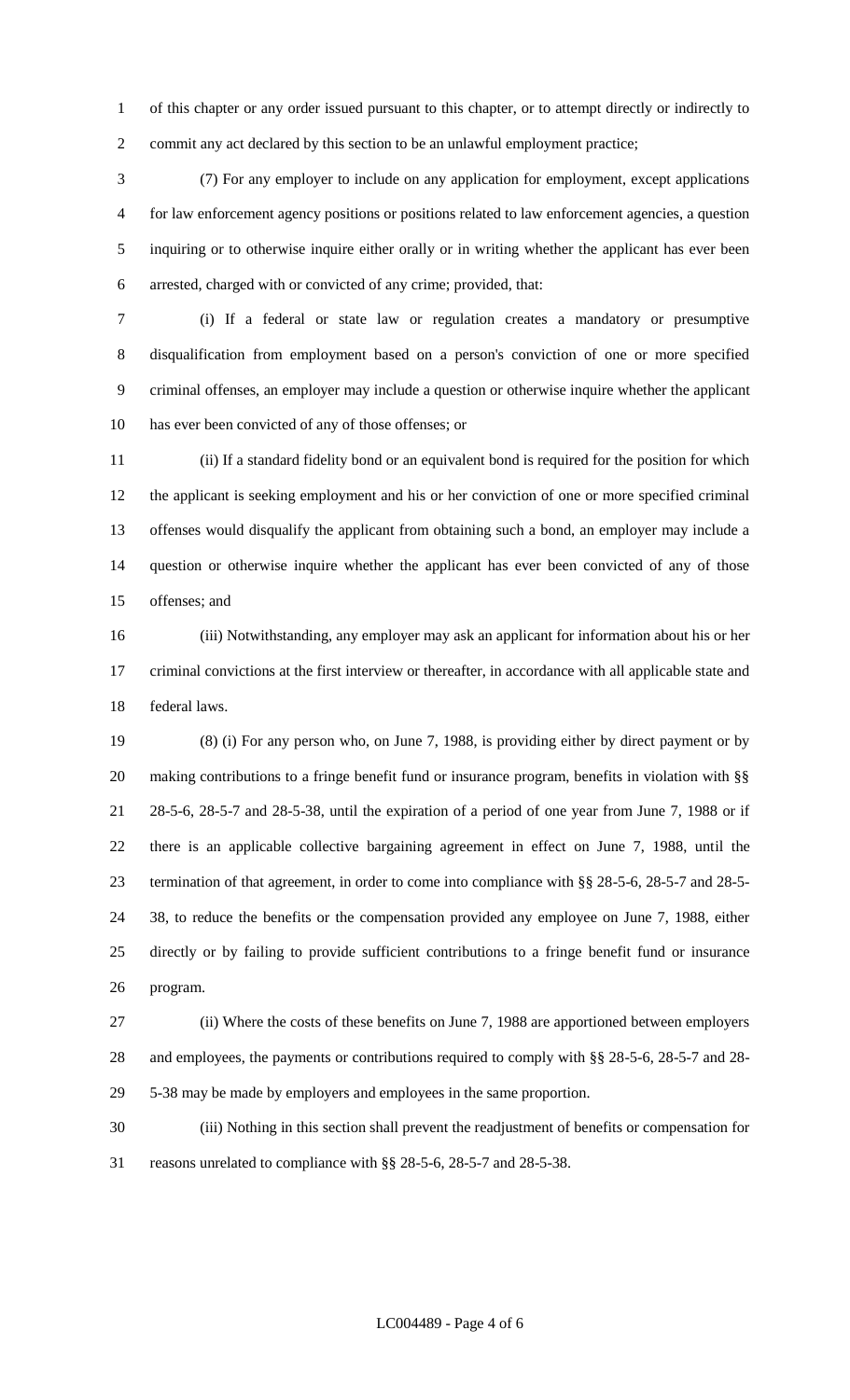- 1 SECTION 2. This act shall take effect upon passage and the provisions of this act shall be
- 2 given retroactive as well as prospective effect and shall apply to all cases pending upon the
- 3 effective date of this act.

#### $=$ LC004489 ========